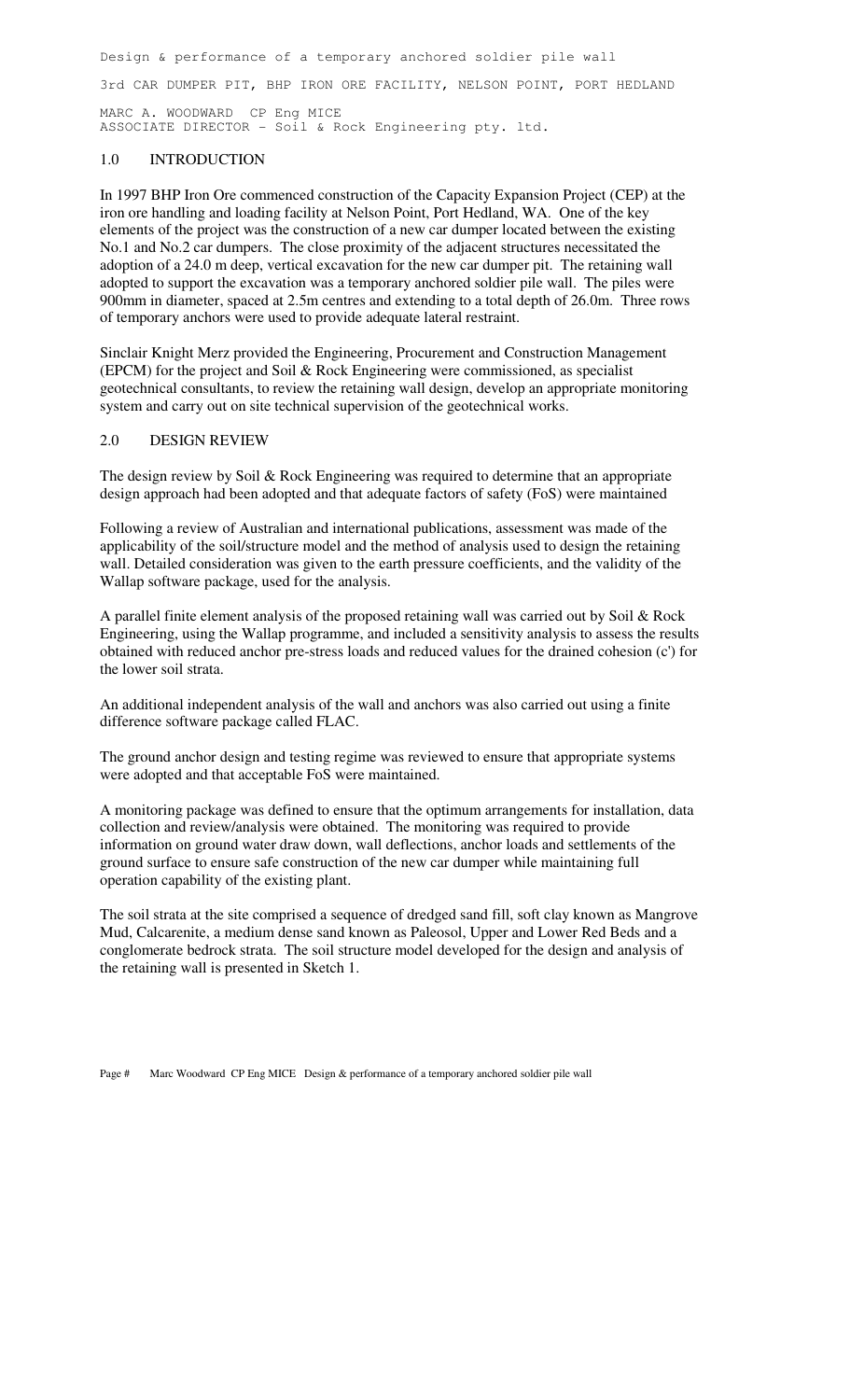# 3.0 LITERATURE REVIEW

A literature of relevant international standards and technical indicated that there was no current Australian standard for the design of deep retaining walls or ground anchors, the Austroads Bridge Design Code was, however, found to be of some relevance.

The Australian Standard, Draft 96405, Earth Retaining Structures, 1996. was relevant only to retaining structures up to 15.0m in height.

The following publications were found to be relevant and were widely used in completing the design review, analysis and reporting work, carried out by Soil & Rock Engineering:

BS 8081:1989 - British Standard Code of Practice for Ground Anchorages.

CIRIA Report 104:1984, Design of Retaining Walls Embedded in Stiff Clays.

Clayton C.R.I., Retaining Structures UK Institution of Civil Engineers, 1993.

UK Civil Engineering Code of Practice (CP2).Earth Retaining Structures, 1951.

Contained in the UK Institution of Civil Engineers (ICE) publication Retaining Structures, edited by C.R.I. Clayton, are a number of papers on multi propped anchored retaining walls. Of particular interest were papers by Grose & Toone and Brooks & Spence in which the WALLAP and FLAC programmes were used to analyse deep retaining walls. A good correlation between recorded and WALLAP predicted wall performance is indicated, although it is noted that measured wall deflections were generally less than obtained from the WALLAP analysis.

### 4.0 APPROPRIATE METHOD OF ANALYSIS

For cantilever or single propped walls, a simple consideration of the limiting equilibrium condition, such as the active/passive approach, produces adequate information on wall stability. The results obtained can be used for the structural design of the wall element, and anchors/props, provided adequate precautionary measures are adopted to allow for the simplification inherent in this design approach. CIRIA report 104 recommends that strut or anchor loads obtained in this manner be increased by 25% to allow for these limitations.

Where more than one level of propping is provided, a degree of redundancy is introduced and a limiting equilibrium analysis is not appropriate. The design pressures applied to the back of a multi level propped retaining wall would lie between the upper limit of *at rest* and lower limit of *active* earth pressures. The actual magnitude of the applied pressure is influenced by the initial at rest (Ko) condition for the soil strata, the method of wall installation, the wall and soil stiffness properties, wall deflections, the location, stiffness and pre-stressing of the anchors and the sequence of excavation. Due to the complexity of the analysis, finite element analysis programmes have been developed to enable the wall and soil elastic properties to be modeled thereby producing predictions of wall movements, anchor loads and design pressures for multipropped walls.

The retaining wall design carried out for the Port Hedland project utilised the 2 - D finite element analysis available within the software package WALLAP. The analysis is carried out with staged development of forces and wall movements as the sequential construction process proceeds. The software analyses pressures and deflections as the excavation is advanced, anchors are installed and stressed and ground water levels are drawn down.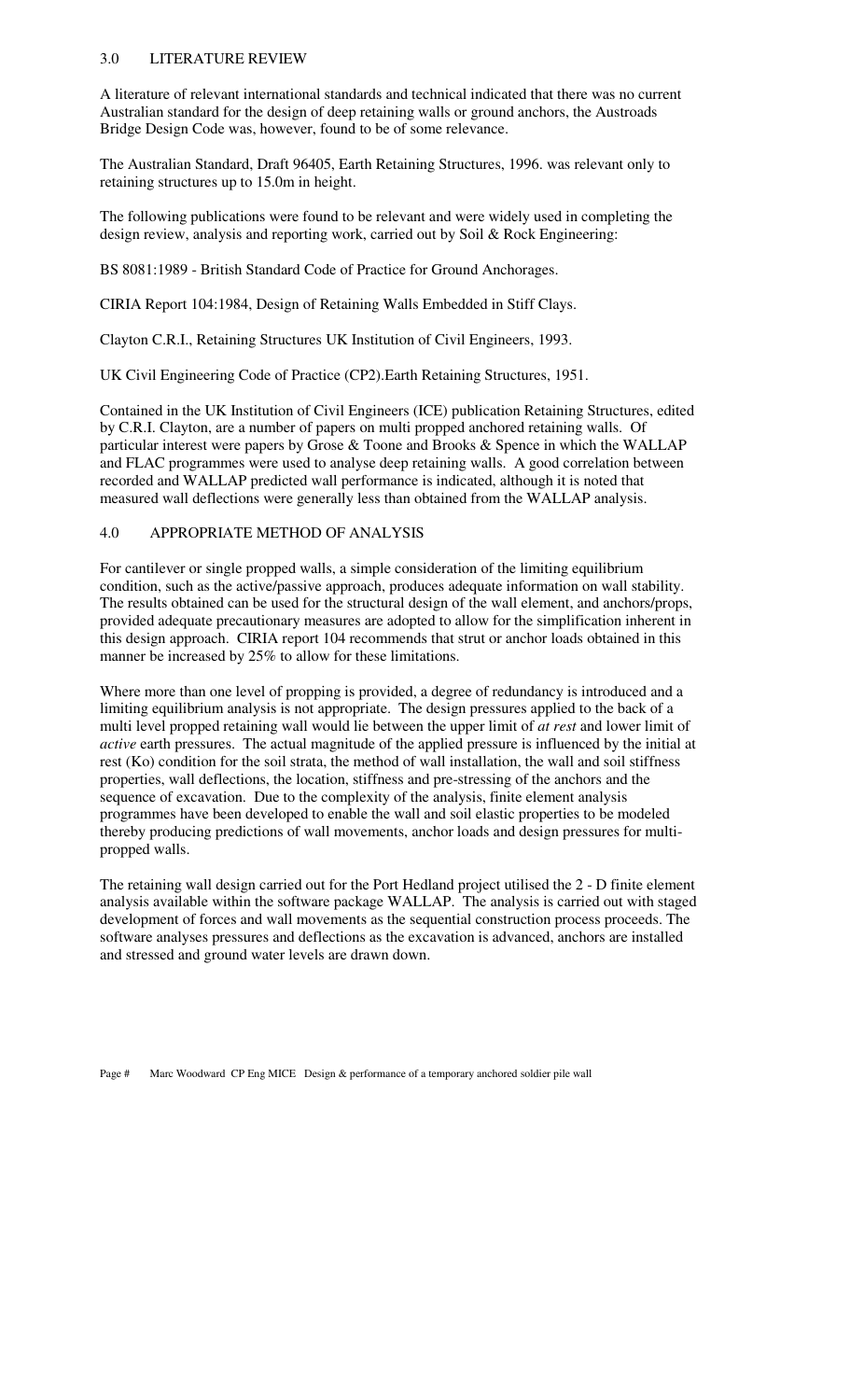The UK Construction Industry Research and Information (CIRIA) Report 104, The Design of Retaining Walls Embedded in Stiff Clays, is written primarily for walls in clay but contains many widely adopted practices and recommendations. The following relevant observations were found in CIRIA 104:

The pressure distribution used for design of the wall should generally be the same as that used for calculation of the overall stability, i.e. based on active and passive limits of earth pressure. Thus the use of results from methods of analysis such as WALLAP are valid for consideration of the piled retaining wall and anchor structural capacity at the limiting equilibrium conditions.

It is possible that the earth pressures applied behind the wall are greater than active, particularly for stiff buried structures, where the soil strata is over consolidated giving high in-situ horizontal stresses and/or where a flexible wall allows soil arching to occur.

Due to deflections during the conventional excavation process, it is likely that the pressures behind the wall will reduce to approach the lower limit of the active pressures. The actual design pressure on the back of the wall will lie between at rest (Ko) and active (Ka) earth pressures. The actual magnitude of the applied pressure depends on the restraint-deformation characteristics of the anchor / strut system.

A factor of safety of 2.0 should be applied to the prop or anchor system and redundancy should be built in such that overall wall failure does not directly result from the failure of any one prop or anchor.

The retaining wall analysis was based on specified groundwater profiles which assumed that the dewatering system was effective in lowering the groundwater to at least 1.0m below each excavation level.

### 5.0 EARTH PRESSURE COEFFICIENTS

#### 5.1 At Rest Earth Pressure Coefficient

Analysis to determine retaining wall stability and structural loads requires definition of the initial *at rest* (Ko) earth pressures as well as the active and passive earth pressure limits. The value of Ko is not a fundamental soil property but represents the ratio of insitu horizontal effective stress to vertical effective stress. For normally consolidated soils the value of Ko is accepted as being reasonably well defined by the following equation:

$$
Ko = 1 - \sin(\Phi)
$$

For soils, which are over consolidated, due to a previous reduction in vertical stress, the value of Ko is higher and can exceed unity, i.e. the horizontal stresses locked into the soil strata can be higher than the current vertical stress.

It was apparent from the project geotechnical investigation report that significant difficulty was encountered in determining the insitu value of horizontal stresses in the Red Beds and accordingly, definition of Ko was problematical. Both the Upper and Lower Red Beds are described as being cemented fluvial and alluvial sediments. Due to the effects of cementation and ageing, these strata are described as quasi-over consolidated and have consolidation characteristics compatible with an overconsolidated material. Since the quasi-overconsolidation results from effects such as cementation, rather than any historical reduction in vertical effective stress, that there is no direct correlation between Ko and the degree of quasi-overconsolidation.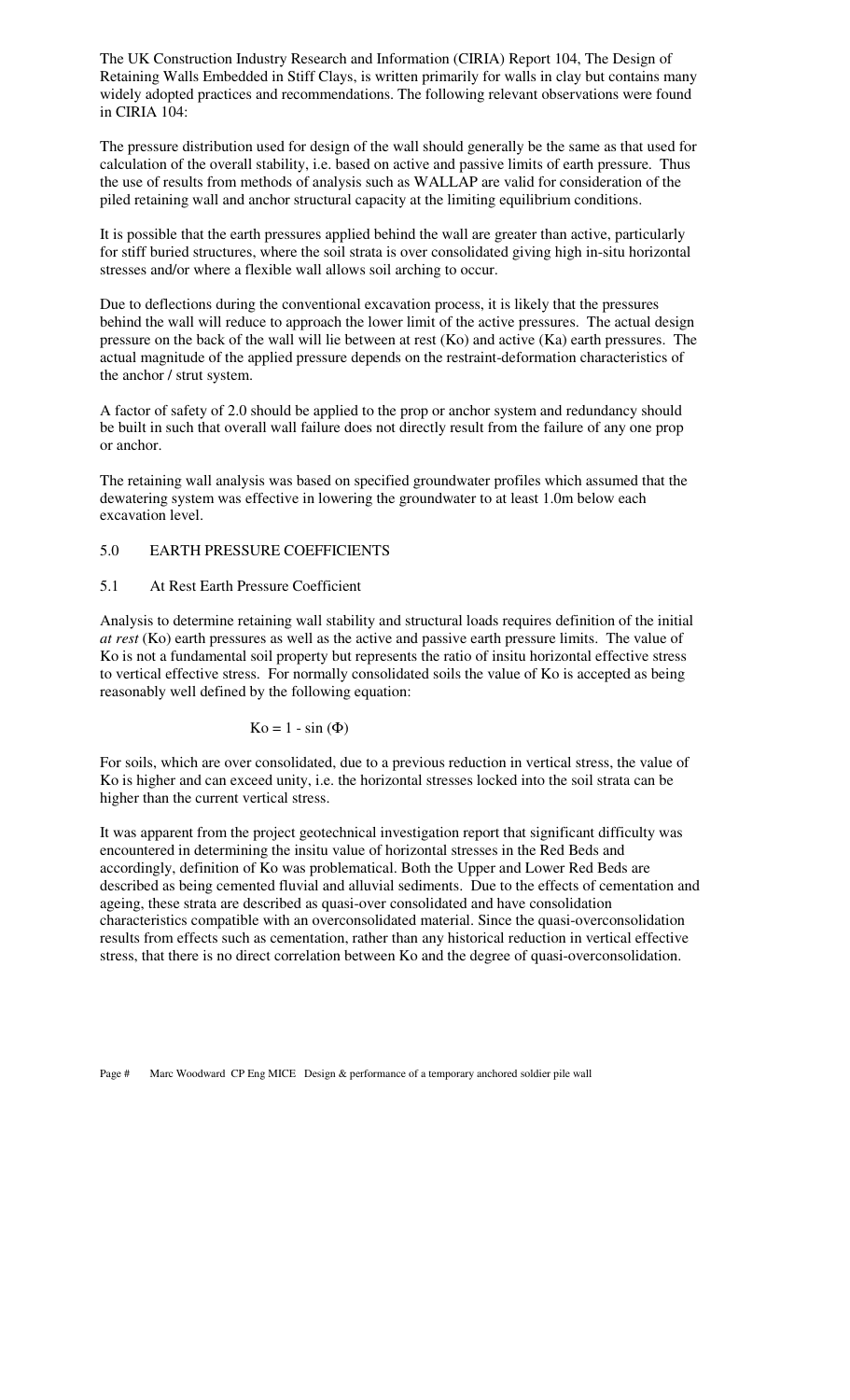The geotechnical investigation report stated that due to the difficulty in actually determining the ratio of horizontal to vertical stresses that a value of unity be adopted for Ko in the Red Beds. This approach, with  $Ko = 1.0$ , was adopted for the wall design and gave a conservative prediction of the initial insitu stresses in the ground and so produced *safe* results from the analysis.

### 5.2 Active and Passive Earth Pressure Coefficients

The WALLAP program requires definition of the limiting Active and Passive earth pressures. The limiting pressures applied to the wall, for design, are determined by the following input parameters :

Φ the angle of soil friction. c' the drained shear strength of the soil.  $K_a$  and  $K_{ac}$  the active earth pressure coefficients.  $K_p$  and  $K_{pc}$  the passive earth pressure coefficients.

The value of Φ for each soil strata was documented in the geotechnical investigation report. The accepted approach for retaining wall design is to adopt moderately conservative values for strength parameters and apply an appropriate Factor of Safety (FoS) to the design for stability (typically 1.2 to 1.5).

Values of c' for the various soil strata were given in the geotechnical investigation report and it was concluded that  $c' = 50kPa$  was reasonable for the Red Beds. This value was primarily based on back analysis of the excavation for Car Dumper Pit No.2, inspection of photographs, and earlier stability assessment reports, confirmed that a stable open cut excavation had been achieved at the design batters.

It was noted that reduced values of c' should be considered as representative of localised, less cemented, layers within the lower strata. The value of c' adopted has a significant effect on the pressures applied to the wall and it is recommended that high values be adopted with caution. It was considered appropriate to investigate the influence on the design of lower values of the drained cohesion, c', to assess the sensitivity of the solution to the value likely to be available in the field.

Additional data, specifically on the drained strength c' for the Red Beds was available from a second geotechnical report. Of particular relevance was the conclusion, after detailed additional triaxial testing, that c'= 50kPa and  $\Phi$  =35° were appropriate parameters for design. It was noted that tests carried out on remolded samples indicate values of c' of 75kPa and 88kPa. These results suggest that the Red Beds are not a particularly brittle material and that the drained strength is not directly associated with cementation.

The values of Ka, Kac, Kp and Kpc define the limiting active and passive earth pressures in a given strata. For a horizontal ground strata, the values of Ka and Kp are influenced by the soil friction angle  $\Phi$  and the angle of wall friction  $\delta_w$ . The active and passive pressure coefficients for cohesion, Kac and Kpc, are determined from the value of Ka or Kp and the ratio of wall adhesion cw to the drained shear strength c'. This approach, incorporating soil friction and cohesion with appropriate levels of wall friction and wall cohesion, has been utilised for some time and the recommended design methods in both CP2 and the British Steel Piling Handbook incorporate the adoption of soil cohesion, wall friction and wall adhesion.

Provided downward wall movement due to high vertical pressure is not significant, it is recommended that  $\delta_w = 2/3 \Phi$  be adopted in the determination of Ka. One convenient, and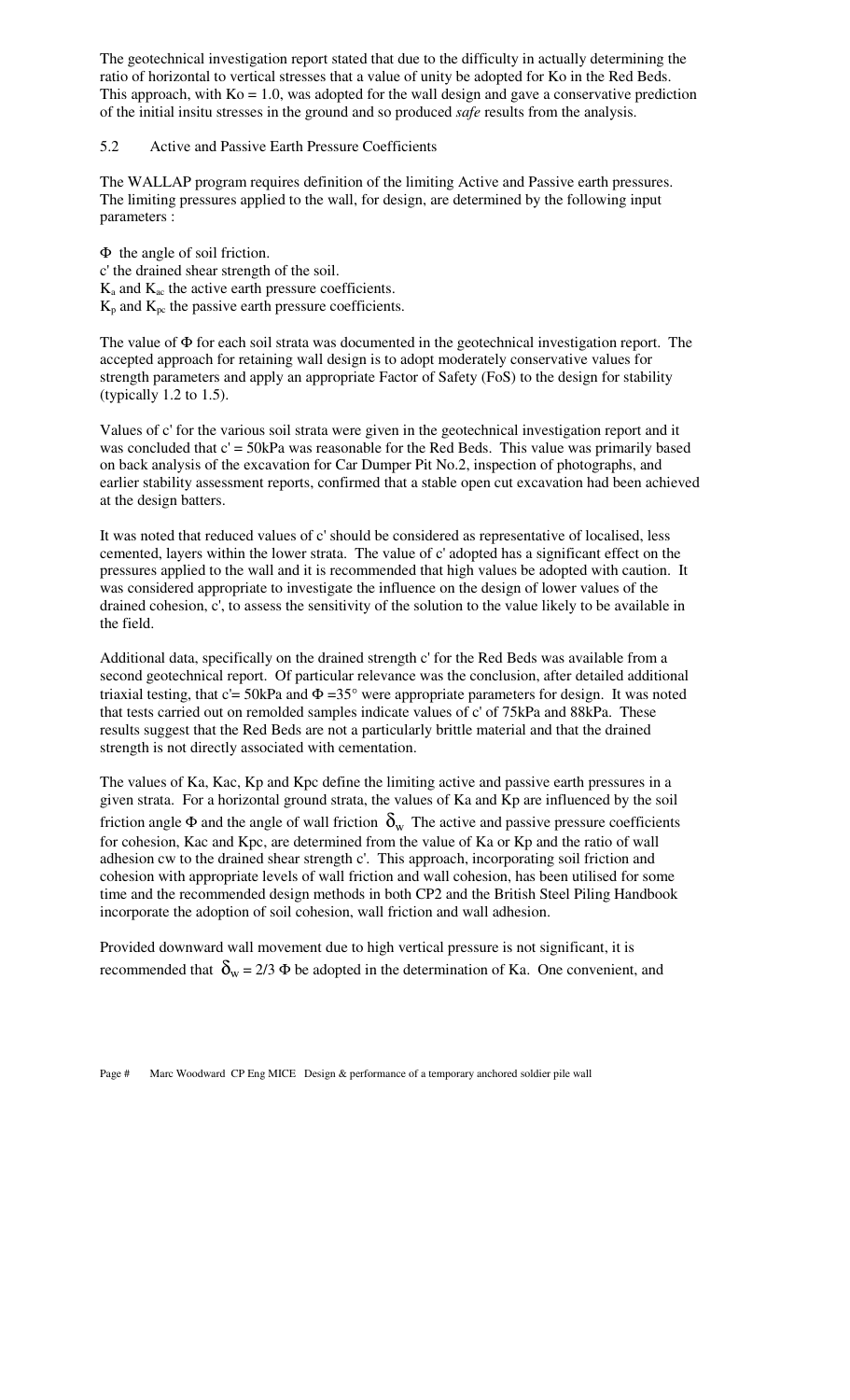widely adopted, set of values are those derived by Caquot and Kerisel which are reproduced in CIRIA Report 104.

The values adopted in the original design had been derived from Eurocode 7 and were in reasonable agreement with the values obtained from Caquot and Kerisel with  $\delta_{\rm w} = 2/3 \Phi$ .

The values of Kac to be used are derived from the following relationship:

$$
Kac = 2((Ka x [1+c_w/c'])
$$

It is generally recommended that the wall adhesion cw, be ignored and so  $Kac = 2(Ka)$ .

The values adopted in the original design were derived from Eurocode 7 and were higher than those obtained from Caquot and Kerisel with  $\delta_w = 1/3 \Phi$ . If, as is recommended in CIRIA report 104, cw is ignored, the value of Kpc to be used is given by the relationship  $Kpc = 2$  (Kp. (?)

Care needs to be taken in the evaluation of passive pressure coefficients, particularly where the value adopted exceeds 3.0, due to vertical equilibrium considerations. In addition passive reaction deformations are often relatively large and the wall deflection required to fully mobilise these forces may not be acceptable from structural considerations. On the basis of the above factors reduced values of Kp were adopted for the final wall design.

#### 6.0 DESIGN EARTH PRESSURES ON PILE WALL

It has been mentioned that the actual earth pressures acting on the back of the wall will lie between at rest pressures (Ko) and active pressures (Ka). Retaining walls, particularly those which rely on passive resistance in front of the wall toe, will rotate and move forward as excavation is carried out. This forward displacement will reduce the pressures on the wall from at rest down towards active pressures.

Measured field data, model tests and consideration of the definition of active failure indicate that relatively small wall displacements reduce the pressures on the wall to the active condition. Published test data indicates that the active earth pressure condition is reached at displacements in the order of  $S/H = 0.0015$ , where  $S =$  wall displacement and  $H =$  wall height. For the wall at Port Hedland, the final wall height  $H_{max} = 23.8$ m. On this basis, horizontal wall deflections of up to 36mm would be compatible with reaching the active condition behind the wall. The wall displacements predicted by the design were in the order of 20mm to 26mm. It is relevant to note that the predicted and actual horizontal deflections would be directly influenced by the level, stiffness and pre-stress load of the anchors used to restrain the pile wall.

#### 7.0 ANCHOR DESIGN LOADS

The waler load obtained from the WALLAP 2 - D Finite Element analysis was used to define the anchor design loads. This analysis imposes pressures on the wall between at rest and active with these pressures being derived from predicted wall and soil deflections and assumed elastic properties.

It is recommended in CIRIA Report 104, and other publications, that where limiting equilibrium analysis has been used to determine waler loads, with assumed active earth pressures on the back of the wall, the design load for the anchors should be increased by 25% to allow for soil arching and stress redistribution effects etc. This approach can result in a general expectation that the anchor loads derived from analysis are lower than those which should be adopted for design

Page # Marc Woodward CP Eng MICE Design & performance of a temporary anchored soldier pile wall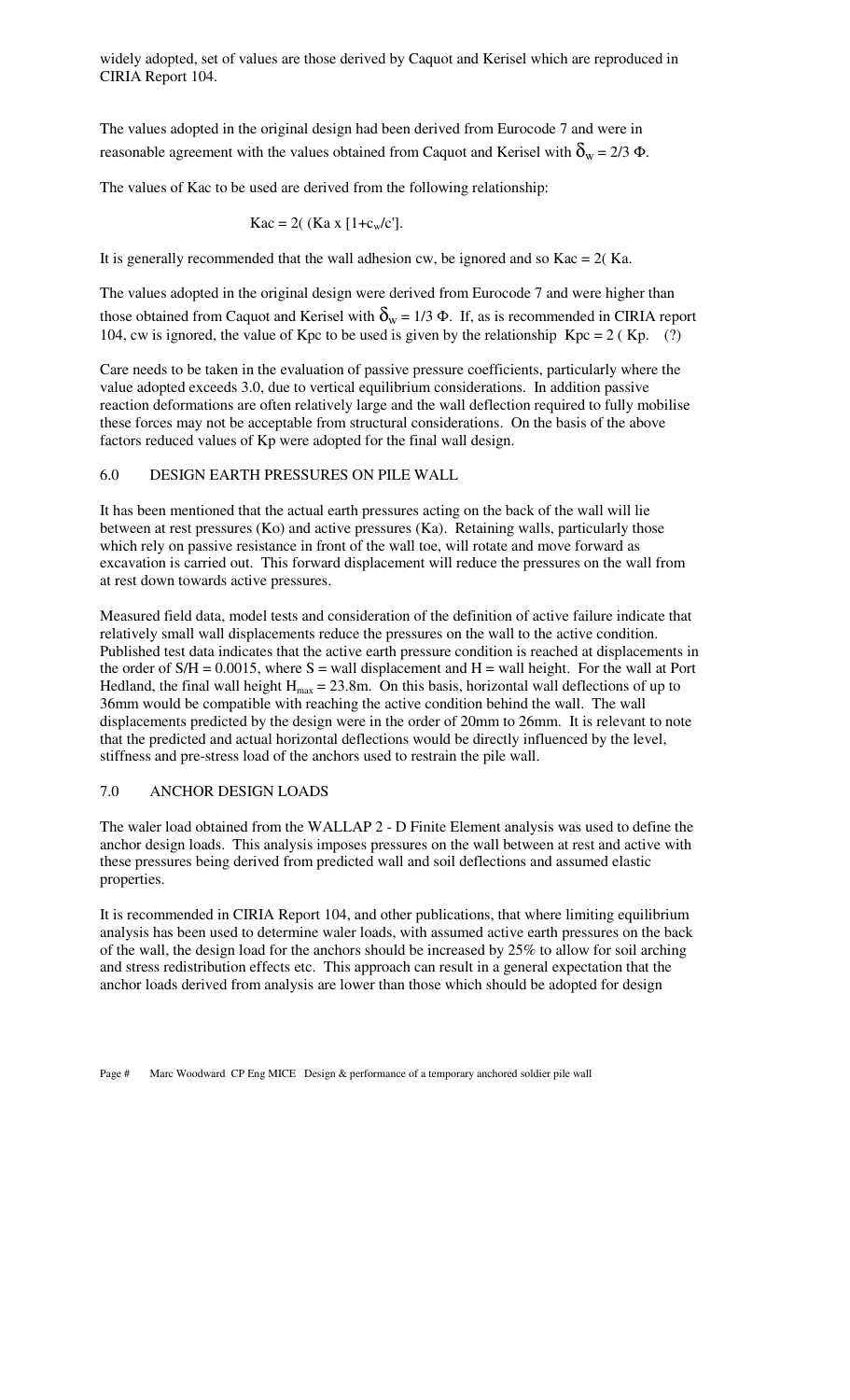purposes. It must be noted however that this approach does not apply when finite element analysis, such as that used in WALLAP, has been used, to determine the design pressures applied to the wall.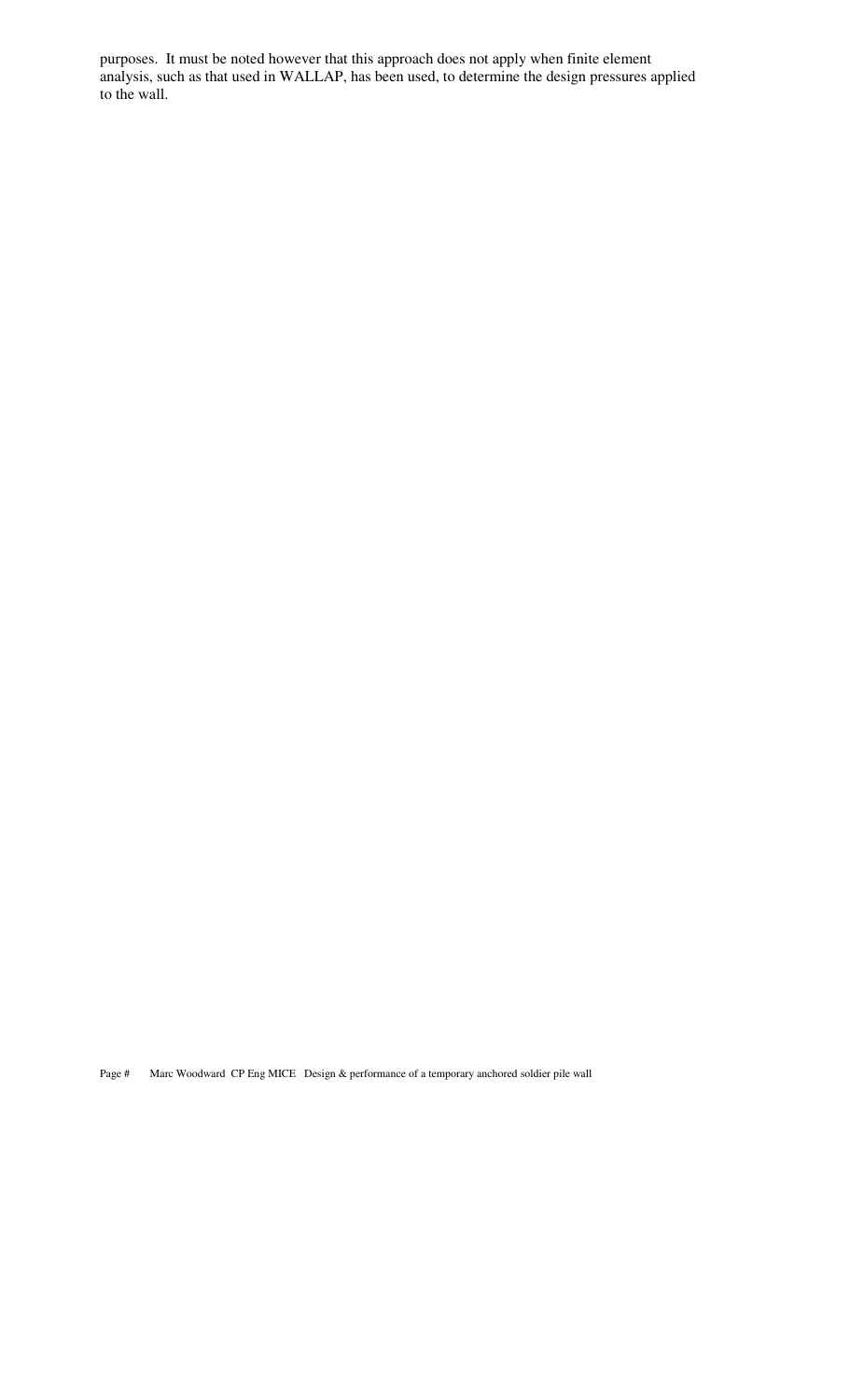### 8.0 SENSITIVITY ANALYSIS USING WALLAP

In order to investigate the sensitivity of the wall design to the method of analysis and assumed c' for the soil strata, a number of different cases were analysed using the WALLAP program.

The magnitude and reliability of the assumed soil cohesion c' was raised as a specific point to be considered in the design appraisal and was addressed in the sensitivity analysis. In order to investigate the available FoS against failure with reduced drained strength in the Calcarenite and Red Beds, additional design cases were investigated. In each of these cases, the Calcarenite strength was reduced to zero to model the situation where the Calcarenite is assumed to have fractured through the full depth of the strata or to be locally uncemented. In addition, the drained strength for the Red Beds and Conglomerate was varied between zero and the values recommended in the geotechnical investigation report to model the range in Red Bed materials in particular where the clay contents and degree of iron and carbonate cementing varies.

Some relevant observations resulting from this sensitivity analysis are presented below :

Analysis with the original soil parameters, utilising reduced anchor pre-stress loads of 250kN for row 1 and 300kN for rows 2 & 3, produced an approximate 38% increase in wall deflections, up to a maximum of 33mm, and anchor loads between 72% and 85% of those obtained in the base model.

Analysis with all parameters as for the base model, with the exception that the shear strength of the Calcarenite was reduced to zero,. showed an increase in the maximum lateral deflection of the wall to 43mm while the anchor loads were observed to increase by between 0% and 18%.

Further design cases had the shear strength of the Calcarenite reduced to zero and adopted 50% of the recommended values of drained strength for the Red Beds and. The results indicated an increase in maximum lateral deflection to 53mm and the anchor loads were seen to increase by between 20% and 38%.

On the basis of the sensitivity analysis, it was concluded that, even based on worst credible soil parameters, the minimum FoS obtained on the wall and anchors would be in excess of approximately 1.15. Based on the high level of monitoring adopted on site, it was agreed that this represented an acceptable design basis for the scheme.

#### 9.0 anchor redundancy

Established practice with temporary works, and specific recommendations in publications such as CIRIA 104, suggest that sufficient structural robustness should be provided such that any system will not fail catastrophically with the loss of any one anchor or prop. One commonly adopted way to achieve this condition is to provide horizontal continuity, generally by means of a waler, such that design loads can be transferred to adjacent anchors in the event of failure of one anchor unit.

The adopted retaining system had anchors located through individual pile shafts and therefore there was no provision for horizontal continuity or load transfer. In order to address the anchor redundancy issue, provision was made for the construction of a reinforced concrete capping beam along the top of the piled retaining wall.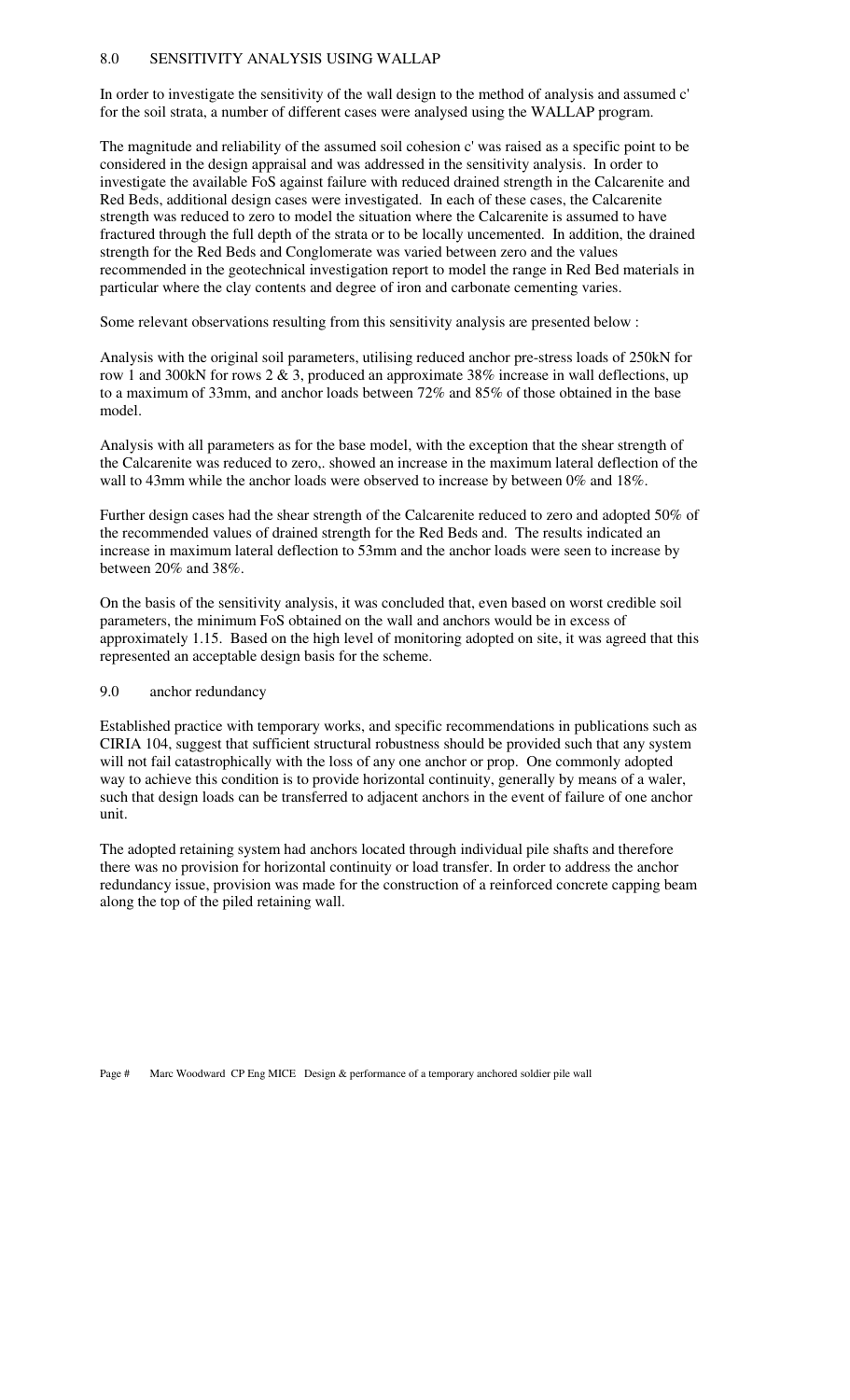# 10.0 GROUND ANCHOR DESIGN AND TESTING

The anchor design load was in the order of 900kN and so it was necessary to load the trial anchors up to between 1,800kN and 2,250kN to demonstrate Factors of Safety (FoS) of 2.0 to 2.5. It was appropriate to over reinforce anchors and/or construct anchors with a shortened fixed anchor length (FAL) to ensure adequate test capacity to fully investigate the available soil to ground bond stress.

A value of 2.0 for the FoS at the ground to grout interface was adopted for the anchor design. This is lower than the value of 2.5 recommended BS 8081, however, for temporary anchorages used as a retaining wall tie back where full scale field tests are carried out  $F \circ S = 2.0$  can be adopted. The results obtained from three full scale trial anchors, installed and tested prior to installation of production anchors, were used as the basis of the design and accordingly, the FoS = 2.0 was considered to be acceptable.

The preliminary trial anchors were installed with reduced FAL in the Calcarenite and with additional strand reinforcement in the Red Beds trial anchors. These arrangements were adopted specifically to enable the trail anchors to be safely loaded beyond twice the design working bond stress. The production anchor design was revised on the basis of the trial anchor tests and to be in accordance with the requirements of BS 8081 in lieu of a relevant Australian Standard.

A number of production anchors in the middle row failed where the FAL was formed in an inappropriate manner in unstable ground below the ground water level. All other anchors performed as predicted with fully elastic behavior up to 150% proof loads and with minimal creep losses over the project period. Remedial middle row anchors, installed with revised techniques, also performed adequately.

#### 11.0 comparison between wallap & flac analysis

In order to check the validity of WALLAP, a separate analysis of the wall was carried out using FLAC. The option to introduce cable, pile and beam structural elements is available in FLAC and was used in the analysis to model the retaining wall.

FLAC provides a more sophisticated analysis of the soil/structure interaction and required considerably more detailed input data. The time required to develop the FLAC analysis was considerable, and it is unlikely that this programme would be used for the design of smaller or more conventional retaining wall structures.

The anchor load and wall deflections results obtained from FLAC compared well with the Wallap analysis, however FLAC predicted greater wall deflections at the final stage of excavation. This behaviour was not observed on site and suggests that the parameters adopted for the lower strata in the FLAC analysis were overly conservative in terms of small strain stiffness. Good agreement was obtained between both software packages for the predicted anchor loads. As noted above, the anchor loads recorded on site were not as high as predicted and, in particular, did not increase as anticipated, as the depth of excavation was increased.

The ability to carry out an independent analysis, with a programme operating on a totally different basis, was extremely valuable in providing conformation on anticipated performance and the overall factors of safety likely to be available during the project. This approach was essential to enable sufficient confidence in the design to be available to commence the excavation, send the workforce into the car dumper pit and ensure continuing safe operation of the adjacent facilities.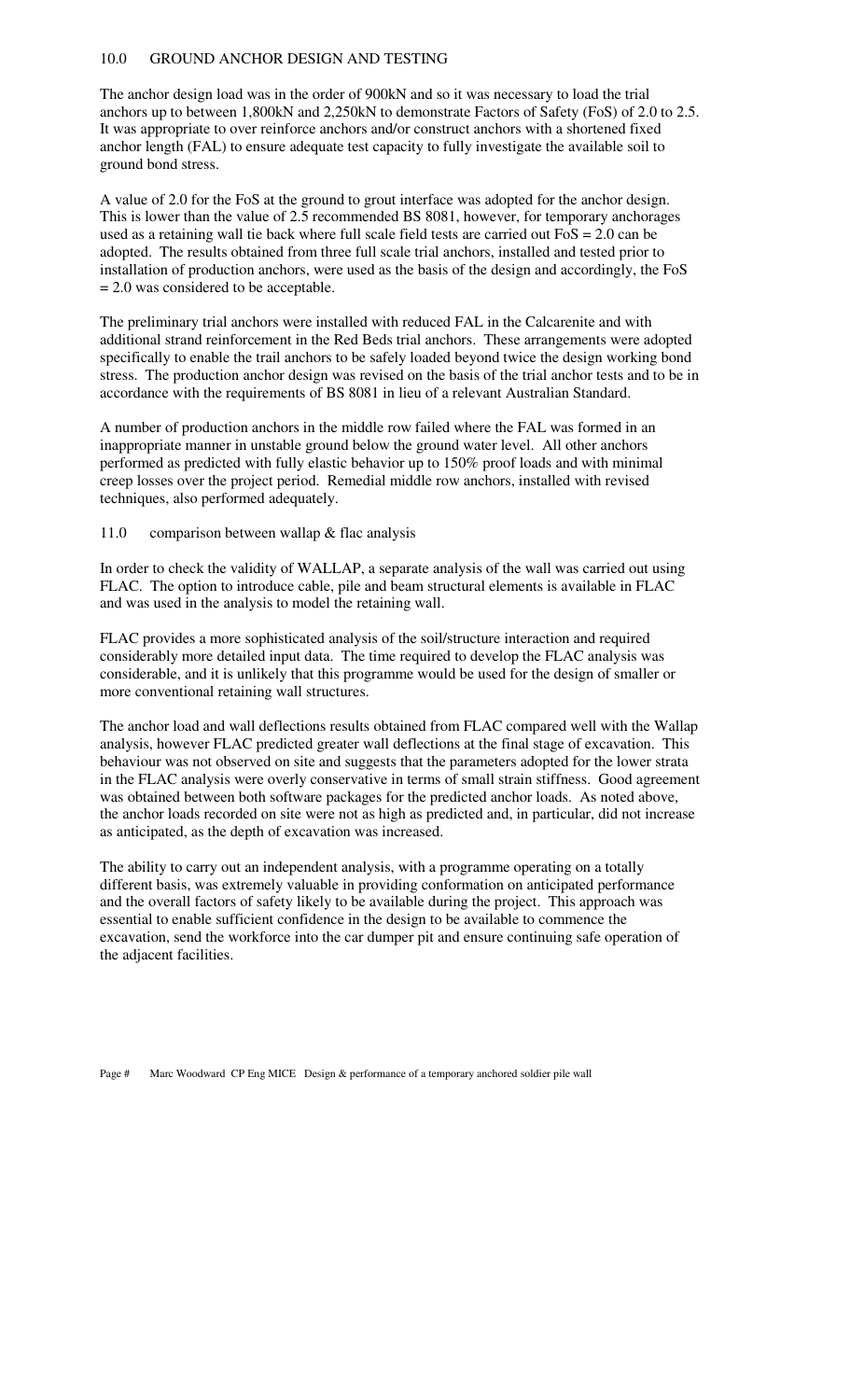# 12.0 WALL AND ANCHOR MONITORING

### 12.1 Requirements for Monitoring

The retaining wall design was based on recommended soil parameters with an acceptable analytical model being utilised. It was recognised that there are certain inherent limitations and uncertainties in the analysis and design of retaining structures of this nature. Detailed monitoring of the ground and structure during construction, and performance after excavation, was carried out as follows:

Monitoring of in-service anchor loads to confirm the validity of the design assumptions and give immediate data on the performance of the anchors.

Comprehensive monitoring of wall deflections to confirm the validity of analysis and wall performance as the excavation was progressed.

On site monitoring of the nature and uniformity of the soil strata encountered as the excavation proceeded to facilitate comparison between the as built structure and the design model.

Routine measurement of the ground water drawdown in standpipe piezometers in the area around the car dumper pit to enable comparison with the design ground water levels.

### 12.2 Nature of Monitoring

Vibrating wire load cells were provided to 10% of all ground anchors, distributed around the perimeter of the pit at each of the three anchor levels. Data was obtained on a daily basis during and immediately after each stage of the excavation. The anchor loads were then monitored for a further period of approximately two months at which stage the base slab was complete.

The adopted method of monitoring wall deflections was to install inclinometer casing, in which a torpedo was lowered to establish base line data prior to commencement of excavation. As excavation, anchoring and construction proceed, repeat surveys with the inclinometer were carried out and wall deflection characteristics obtained. The inclinometer casing was extended beyond the toe of the wall to sufficient depth to be founded in stable strata.

### 13.0 actual wall performance

The excavation commenced in August 1997 and was successfully completed by October 1997. The anchored pile retaining wall performed largely as predicted with acceptable wall deflections and anchor loads being recorded at all stages of the excavation. Sketches 2 and 3 present typical details of the anchor loads and wall deflections measured during the project.

In general, the anchor loads were less than predicted by the Wallap analysis and, in particular, did not increase by the predicted magnitude as the depth of excavation was increased. Wall deflections were also less than predicted, particularly in the upper strata. This is consistent with other published observations of actual wall performance compared with predicted deflections obtained from Wallap. It is likely that the stiffness of the retained soils, at the relatively small strains associated with the anchored pile wall deflections, is far higher than assumed based on the available soil strata design parameters.

A back analysis of the wall performance was carried out using Wallap to obtain a better correlation between observed and predicted values. The final soil model developed to give reasonable comparison between measured and predicted wall deflections and anchor loads was